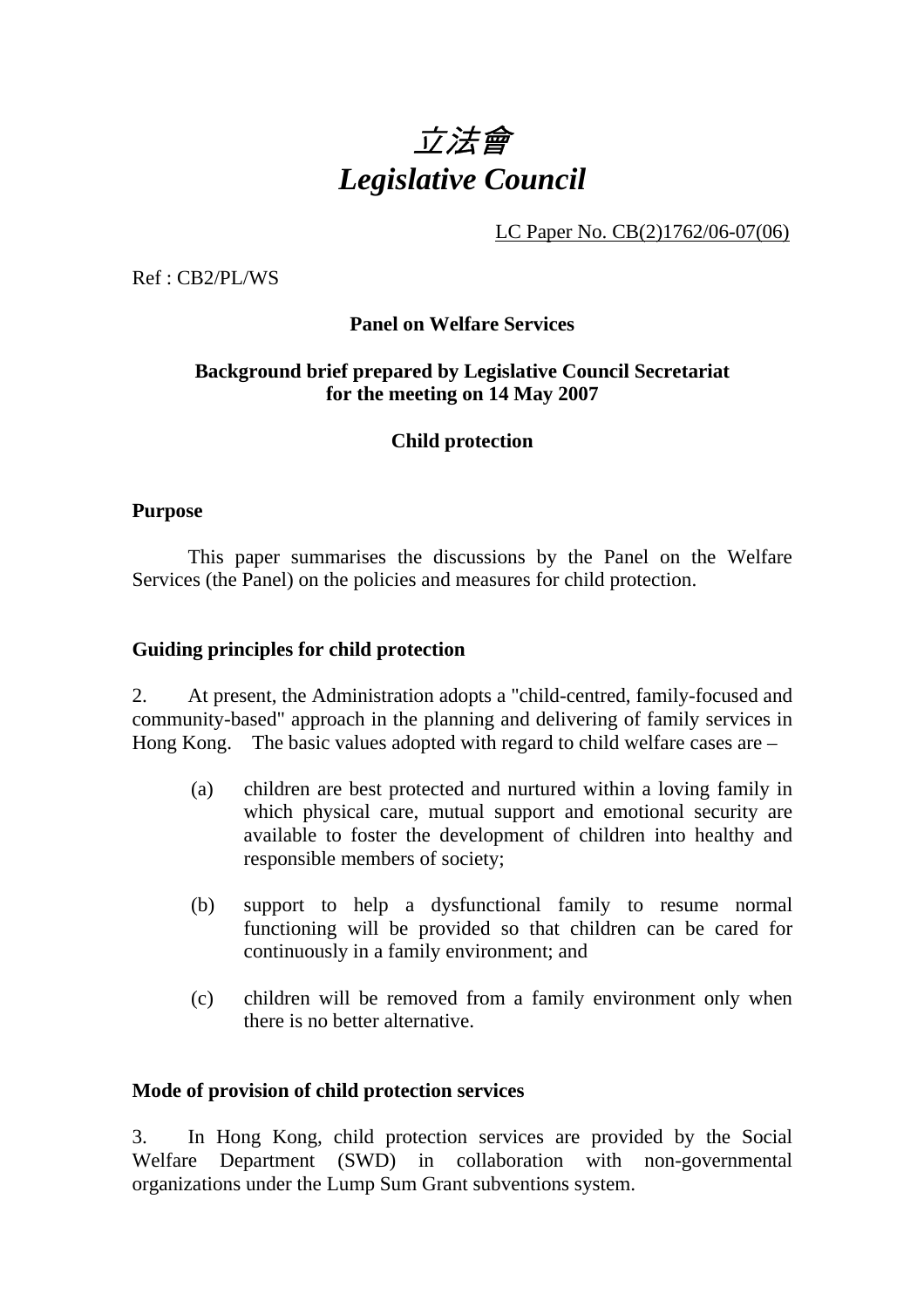4. Protection of children is one of the key functions of casework service units, namely, Integrated Family Service Centres (IFSCs), Integrated Services Centres (ISCs), Family and Child Protective Services Units (FCPSU), medical social service units (MSSUs) and probation offices. A Family Support Programme (FSP), which aims to introduce the needy families to various support service available and motivate them to receive appropriate services at an early stage, has been launched in IFSCs/ISCs, FCPSUs and Psychiatric MSSUs starting from 2006-2007. In addition, a pilot Comprehensive Child Development Service (CCDS) has been launched to facilitate early identification and intervention of problems of children aged below five and families in four selected communities.

5. Where there is a need for statutory protection for the child, the social worker of SWD or the Police Officer may initiate care or protection proceedings for the child under the Protection of Children and Juveniles Ordinance (Cap. 213). The court may appoint the Director of Social Welfare as legal guardian, or commit the child to the care of any person or any institution who is willing to take care of the child, or order the parent/guardian to enter into recognizance to exercise proper care and guardianship, and/or place the child under supervision for a period of not exceeding three years.

6. When the life of a child is endangered, the child will be removed from a family immediately. In circumstances suggesting that a criminal offence may have been committed, the case will be reported to the Police. For situations where immediate removal of a child is not required, the focus of assessment will be on the child's welfare needs and the support required by the carer(s) to resume normal caring function in a family environment.

7. To formulate an appropriate welfare plan relating to suspected child abuse cases and other cases in need of cross-sector collaboration, a multi-disciplinary case conference with inputs from expertise in different disciplines, including social workers, doctors, teachers, police officers, clinical psychologist, carer, etc. are convened. Child welfare cases are monitored through regular bring-up system, case conference and reviews in SWD casework units concerned as well as at the residential unit in implementing the care plan for the child concerned. When new information becomes available for follow-up action a multi-disciplinary case review conference will be arranged.

## **Discussions by the Panel on Welfare Services**

8. Following the incident of four young children who were left under the care of their 83-year-old grandmother in Pak Tin Estate in April 2006, the Panel held a special meeting on 29 June 2006 to discuss the policy concerning child protection. The Panel also received views from the deputations at the meeting. The Panel further discussed the review of the pilot implementation of CCDS and overseas experience of child protection at the meeting on 12 April 2007.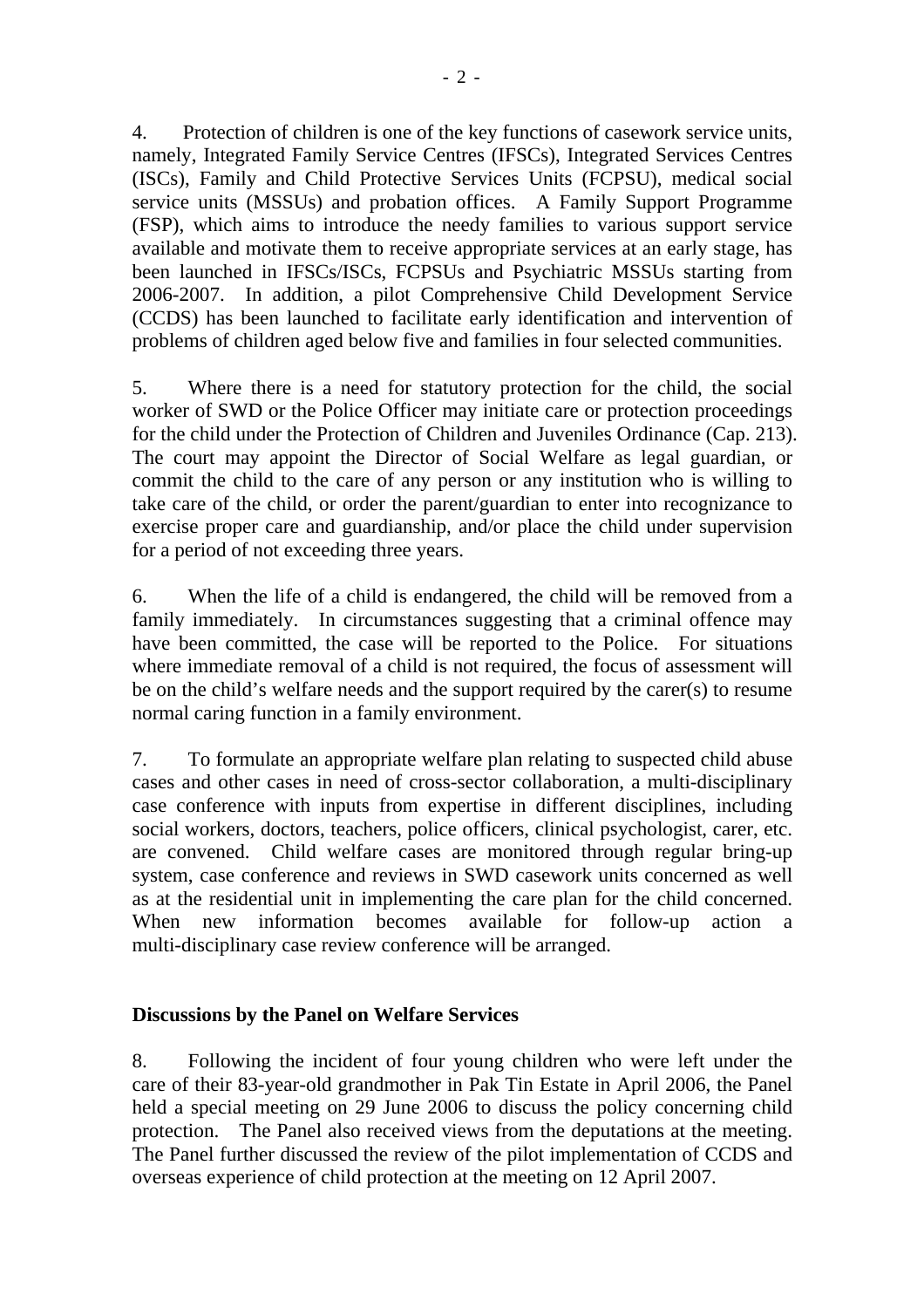## Child protection policy

9. At the Panel meeting on 29 June 2006, members expressed grave concern about the lack of coordination among relevant bureaux and departments in curbing the increasing number of child abuse/neglect cases. They held the view that child protection policies in Hong Kong were outdated and lagged behind those in overseas countries. These members concurred with the deputations' views about the need for a Child Commission, as a high-level and central mechanism, to oversee and monitor the implementation of child protection policies in Hong Kong, and formulate a comprehensive policy on the long-term development of child care services.

10. The Administration explained that given the scope and complexity in delivery of welfare services relating to the protection of children, the subject matter straddled different policy areas and disciplines. As regards the suggestion of setting up a Child Commission, the issue was being followed up the Home Affairs Bureau. In this respect, a Children's Rights Forum had been formed by HAB to provide a platform for relevant stakeholders to exchange views on the subject.

11. The Panel on Home Affairs agreed at its meeting on 8 December 2006 that the proposal to discuss the establishment of a Child Commission would be followed up by the Panel on Welfare Services in the context of the proposed establishment of a Family Commission, and members of the Panel on Home Affairs would be invited to attend the meeting if the issue was discussed. The Panel was advised at various meetings that the Administration was studying the establishment of a proposed Family Commission. At the Panel meeting on 12 April 2007, the Administration informed members that it would take the opportunity of the study to examine how the Family Commission could better protect the well-being and interests of different social groups, including children, and a report would be submitted to the third term Government in mid 2007.

12. At members' request at the meeting on 29 June 2006, the Research and Library Services Division of the Legislative Council Secretariat conducted a research study on child protection policies and measures in England, Ontario and New South Wales. The Panel discussed the Research Report on Child Protection in Selected Overseas Places (RP03/06-07) on 12 April 2007 and agreed that the discussion on child protection would be followed up at the meeting on 14 May 2007.

## Review mechanism for fatal child abuse cases

13. When issues relating to child abuse/neglect cases were discussed by the Panel at the meeting on 29 June 2006, members expressed concern that many child deaths and serious injuries were attributable to violence or omission by the caretakers. Mr LEE Cheuk-yan considered that a standing mechanism for child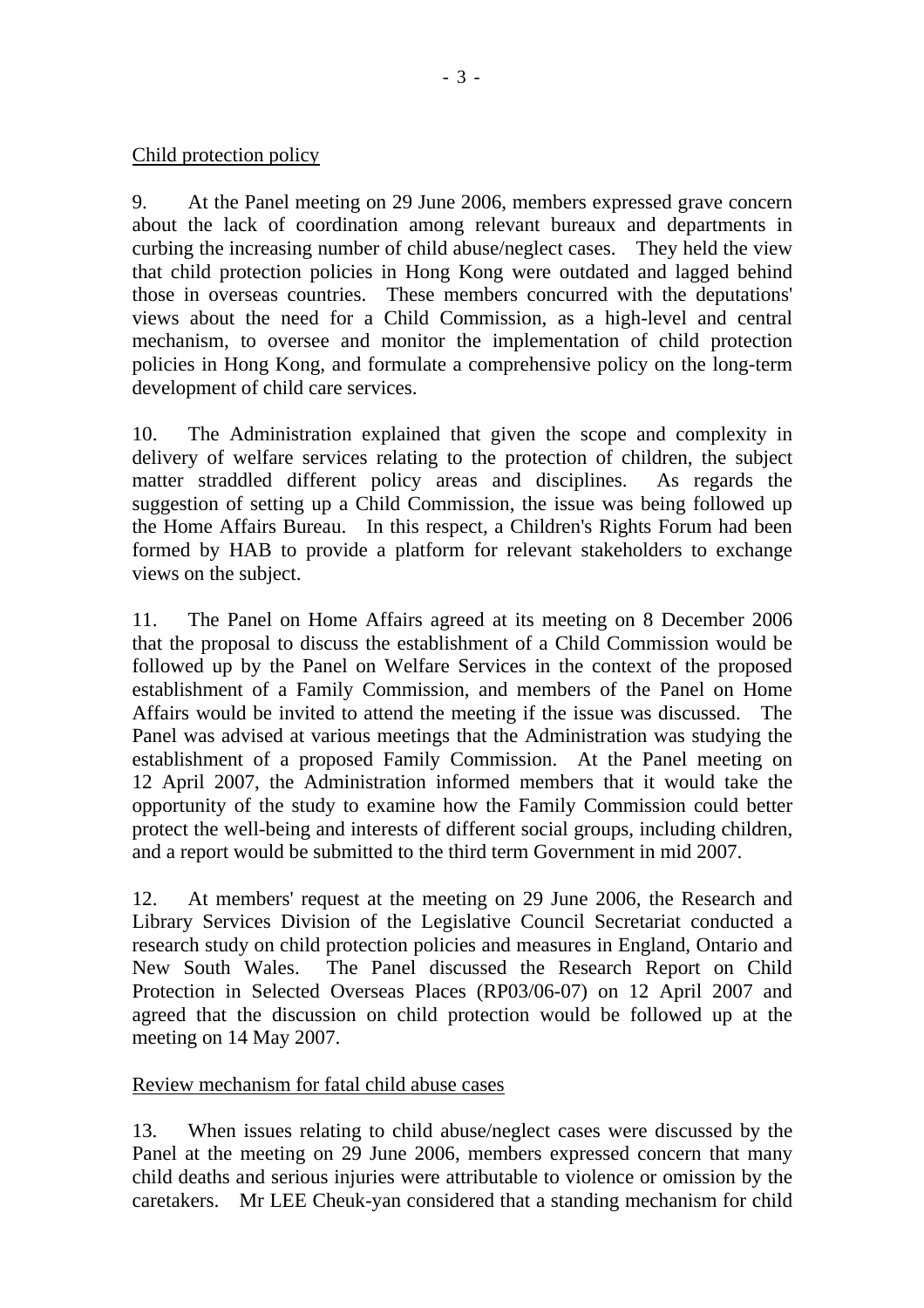fatality review should be set up to analyse child deaths and serious injuries from a wider perspective, with a view to preventing the recurrence of similar tragedies.

14. The Administration advised that SWD proposed to develop a mechanism to conduct post-event multi-disciplinary review on fatal child abuse cases for the purpose of identifying improvements, and the related technicalities. The initial draft proposal had been discussed by the Child Abuse Committee and the Working Group on Combating Violence. SWD would consult the relevant Government departments, including the Police and the Department of Justice before taking the proposal further. The Administration undertook to brief the Panel on the details of its proposed death review mechanism for fatal child abuse cases before implementation.

## Legal representation of children in court

15. While legal representation was offered to a child in care or protection proceedings who was deprived of or at risk of being deprived of his or her liberty under the Protection of Children and Juveniles Ordinance (Cap. 213), such legal representation would be given only with the consent of the child's parents or legal guardian. Mr Albert CHAN considered that the Administration should review the arrangements on legal representation of children in courts in child protection cases.

16. The Administration advised that it had been reviewing the issue of legal representation for children and juveniles involved in care and protection proceedings so as to make improvements. The Administration also explained that in the most critical cases, the courts would assign an independent legal representative for the child involved in the case. The Panel Chairman took the view that the Panel should follow up the matter at future meeting(s).

# Legislative reforms on child protection

17. Some deputations, in particular the Law Society of Hong Kong, attending the Panel meeting on 29 June 2006 pointed out that no amendments had been made to the major pieces of legislation dealing with children and family-related applications for more than 30 years. They also pointed out that the Law Reform Commission had made a number of recommendations on legislative reforms relating to child protection and family proceedings since 1998, but very few of them had been taken forward by the Administration.

18. The Panel Chairman considered that the Panel should follow up the views of the deputations as well as the reports of the Law Reform Commission relating to children at future meeting(s).

## Resources for handling child protection cases

19. Members were concerned about the adequacy of the financial provision